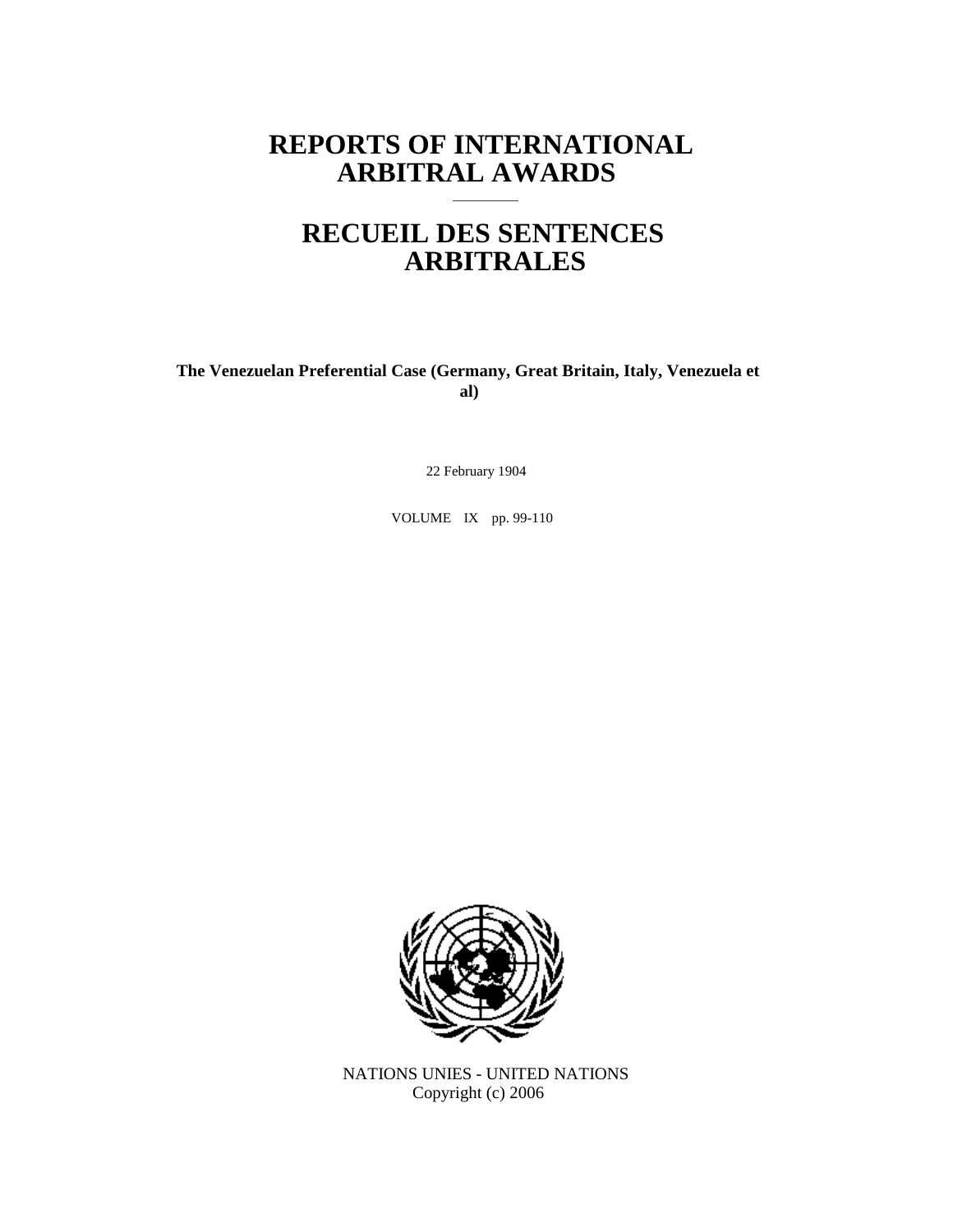# THE VENEZUELAN PREFERENTIAL CASE

**PARTIES: Germany, Great Britain, Italy, Venezuela et al.**

**COMPROMIS: Protocols signed at Washington, 7 May, 1903.**

**ARBITRATORS: Permanent Court of Arbitration: N. MourawiefF, H. Lammasch, Fr. Martens.**  $\overline{\phantom{a}}$ 

**AWARD: 22 February, 1904.**

Right to pieferential treatment in the matter of claims held by certain Powers against Venezuela—Jurisdiction of the Tribunal — Good faith — Acquired rights

 $\frac{1}{1-\frac{1}{2}}\left( \frac{1}{1-\frac{1}{2}}\right) \left( \frac{1}{1-\frac{1}{2}}\right) \left( \frac{1}{1-\frac{1}{2}}\right) \left( \frac{1}{1-\frac{1}{2}}\right) \left( \frac{1}{1-\frac{1}{2}}\right) \left( \frac{1}{1-\frac{1}{2}}\right) \left( \frac{1}{1-\frac{1}{2}}\right) \left( \frac{1}{1-\frac{1}{2}}\right) \left( \frac{1}{1-\frac{1}{2}}\right) \left( \frac{1}{1-\frac{1}{2}}\right) \left( \frac{1}{1-\frac{1}{2}}\$ 

سياسيا بيناء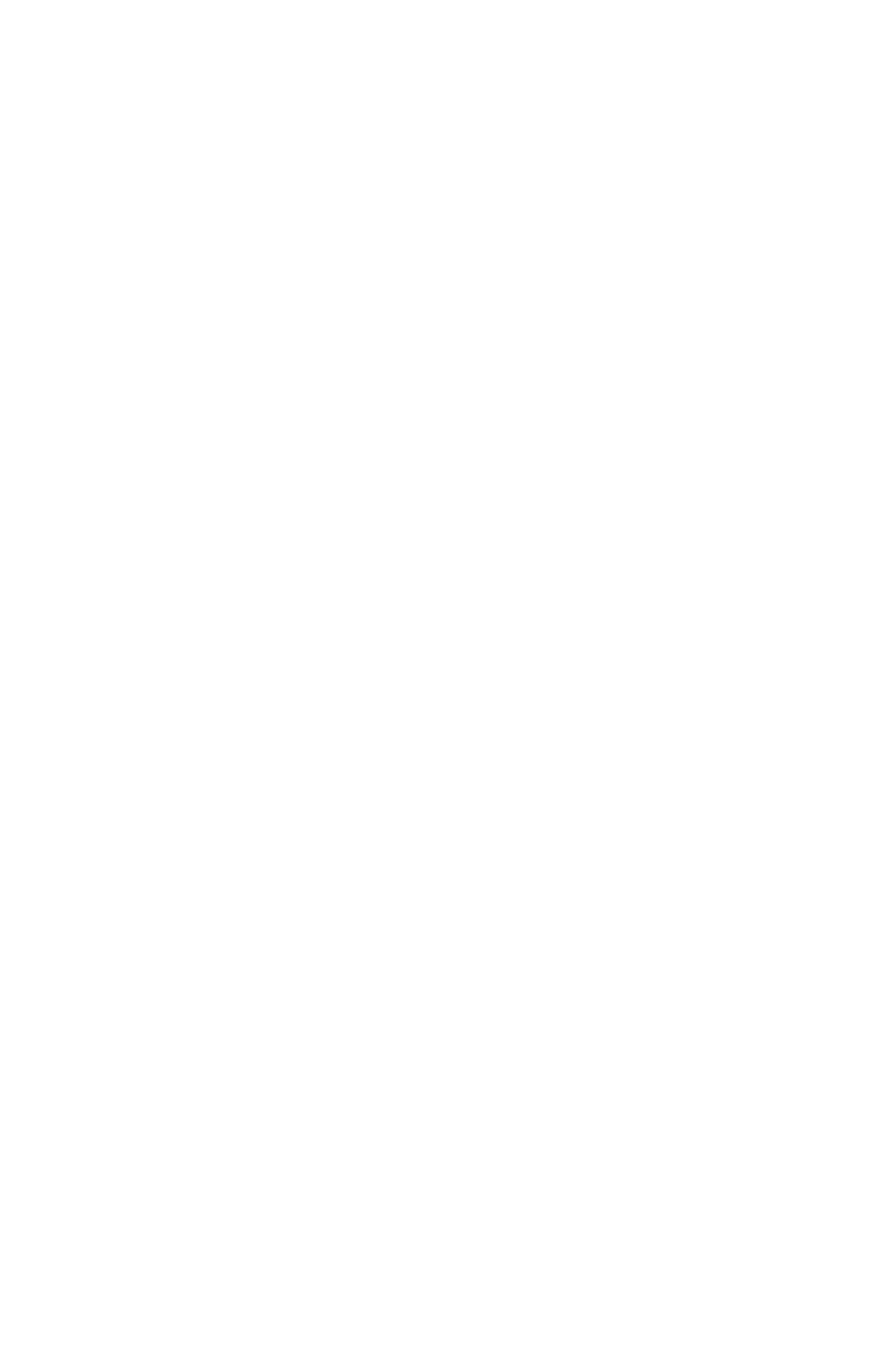### BIBLIOGRAPHY

A. M. Stuyt, *Survey of International Arbitrations, 1794-1938,* The Hague, 1939, p. 267.

*Texts of the Protocols of 7 May 1903, the, Award and other documents relating to the case:*

- Bureau International de la Cour permanente d'Arbitrage, *Recueil des Actes et Protocoles concernant le litige entre l'Allemagne, l'Angleterre et l'Italie d'une part et le Venezuela d'autre part, Tribunal d'Arbitrage constitué en vertu des protocoles signés à Washington le 7 mai 1903, entre les Puissances susmentionnées,* La Haye, Van Langenhuysen Frères, 1904 (officiai publication), pp. 17-21 [English text of the Protocols of 7 May 1903], p. 123 [English text of the Award], p. 129 [French text of the Award].
- *American Journal of International Law,* vol. 2, 1908, p. 905 [English text of the Protocol of 7 May 1903: Venezuela - Germany] ; p. 907 [English text of the Award].
- *British and Foreign State Papers,* vol. 96, p. 101 [English text of the protocol of 7 May 1903: Venezuela-Great-Britain] ; vol. 98, p. 159 [English text of the Award] ; vol. 95, pp. 1054-1094, 1135 [English text of other documents relating to the Case]; vol. 96, pp. 439-471, 506 [English texts of other documents relating to the Case].
- Baron Descamps et Louis Renault, *Recueil international des traités du XX' siècle,* année 1903, pp. 582, 589, 594 [English and French texts of the Protocols of 7 May 1903]; *Année 1904,* p. 120 [French text of Award].
- Hertslet's *Commercial Treaties,* vol. 23, p. 1171 [English text of the Protocol of 7 May 1903: Venezuela-Great Britain]; vol.24, p. 1074 [English text of the Award].
- William M. Malloy, *Treaties, Conventions, International Acts, Protocols and Agreements between the United States of America and other Powers,* 1776-1909. Vol. 2, pp. 1872-1878 [English texts of the Protocols of 7 May 1903]; p. 1878 [English text of the Award].
- De Martens, *Nouveau Recueil général de Traités,* 3<sup>e</sup> série, t. I, pp. 54-56 [English texts of the Protocols of 7 May 1903], p. 57 [English text of the Award].
- *Papers relating to the Foreign Relations of the United States,* 1904, p. 506 [English text of the Award] ; pp. 505, 509 [English texts of other documents relating to the Case].
- J. H. Ralston and W. T. Sherman Doyle, *Venezuelan Arbitrations of 1903,* Washington, Government Printing Office, 1904, pp. 1053-1057 [English texts of the Protocols of 7 May 1903]; pp. 1057-1059 [English text of the Award].
- *Revue générale de droit international public,* t. XIII, 1906, Documents, p. 1 [French text of the Award].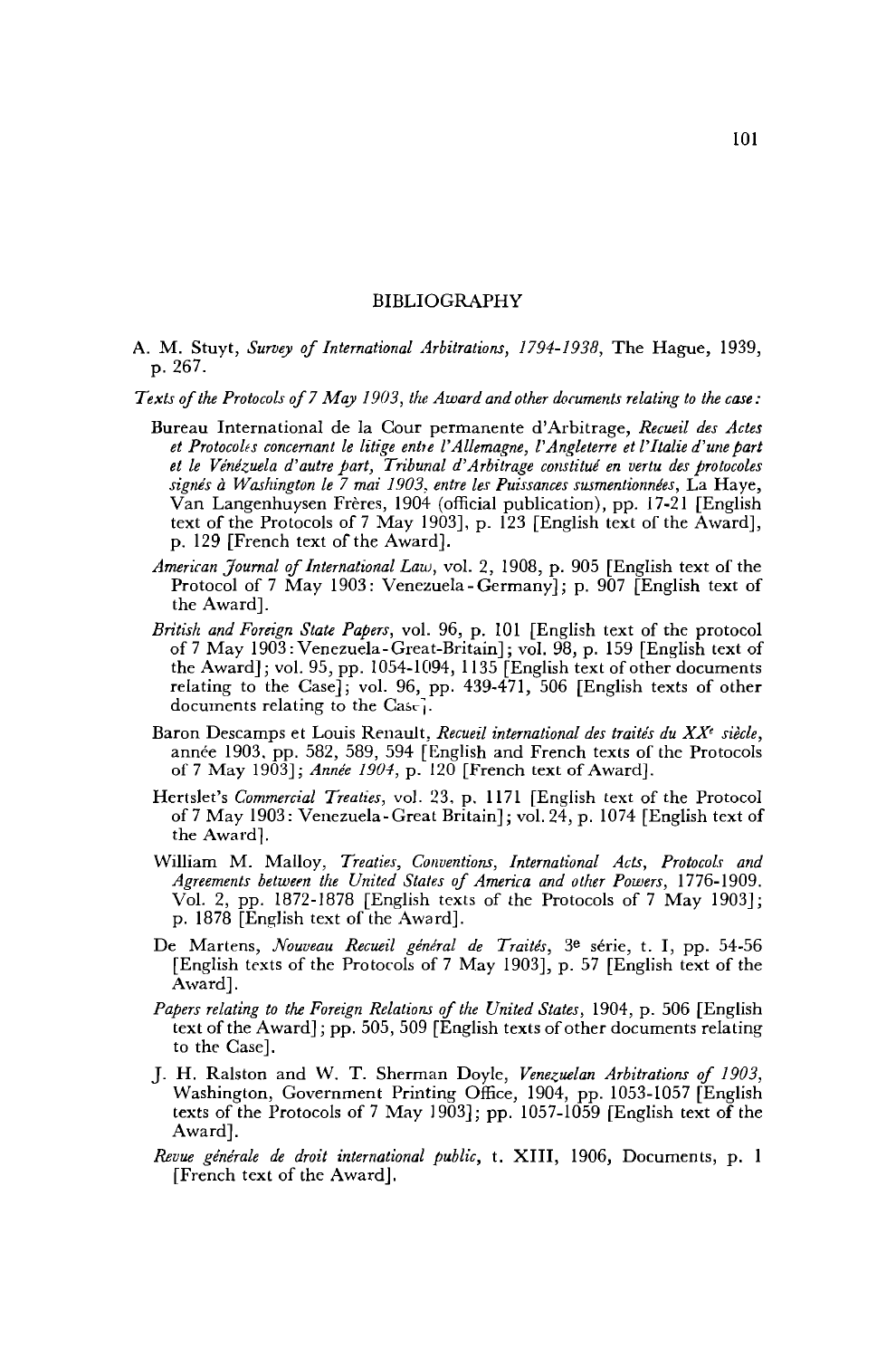# 102 BIBLIOGRAPHY

- Ernst Schmitz, A. H. Feller, *Digest of the Decisions of the Permanent Court of Arbitration,* 1902-1928, Berlin 1931, pp. 216-220 [English texts of the Protocols of 7 May 1903].
- *The Hague Court Reports,* edited by J. B. Scott, Carnegie Endowment for International Peace, New York, Oxford University Press, 1st Series, 1916, pp. G2, 445 [English and German texts of the Protocol of 7 May 1903: Venezuela-Germany]; pp. 56,441 [English and French text of the Award]. French edition, 1921, p. 65 [French text of the Protocol of 7 May 1903: Venezuela-Germany], p. 58 [French text of the Award].
- *The Venezuelan Arbitration before The Hague Tribunal (1903),* Final Report of W. L. Penfield, Agent of the United States, Washington, Government Printing Office, 1905 [including the English texts of the Protocols of 7 May 1903 (pp. 31-38)].
- Georges Grafton Wilson, *The Hague Arbitrations Cases,* Boston and London, 1915, pp. 22-30 [English texts of the Protocols of 7 May 1903], p. 34 [English text of the Award].

*Commentaries :*

- Ludwig von Bar, " Der Streitfall zwischen dem Deutschen Reich, England und Italien einerseits und Venezuela, Belgian. Frankreich, Mexico, den Niederlanden, den Vereinigten Staaten, Schweden und Norwegen und Spanien andererseits ", *Das Werk vom Haag,* 2<sup>e</sup>  *série,* I. *teil* I, 1917, pp. 249- 307 [including English text of protocols of 7 May 1903, and French text of the Award].
- J. Basdevant, " L'action coercitive anglo-germano-italienne contre le Venezuela ", *Revue générale de droit international public,* t. XI, 1904, p. 362.
- Luis M. Drago, *La Repûblica Argentinay el caso de Venezuela,* Buenos Aires, 1913.
- J. W. Foster, *Arbitration and the Hague Court,* Boston and New York, 1904, pp. 70-75.
- M. J. P. A. François, " La Cour permanente d'Arbitrage, son origine, sa jurisprudence, son avenir ", *Recueil des Cours,* 1955, I, p. 485.
- A. Gâché, *Le Conflit vénézuélien et l'arbitrage de La Haye,* Paris, 1905.
- A. S. Hershey, " The Venezuelan affair in the light of International Law ". *The American Law Register,* May 1903, No. 5, pp. 249-267.
- J. A. Jacobson, *Le premier grand procès international à la Cour de La Haye,* Paris, 1904.
- W. Macveagh, " The Value of the Venezuelan Arbitration ", *The North American Review,* No. DLXV, 1903, pp. 801-811.
- M. Mallarmé, " L'arbitrage vénézuélien devant la Cour de La Haye ". *Revue générale de droit international public,* t. XIII, 1906, p. 423.
- Edgar de Melville, *L'œuvre de La Haye ( 1871-1921), Exposé du travail des Conjérences de La Haye et de la Cour permanente d'Arbitrage,* Leyde, 1924, p. 91.
- J. B. Moore, " The Venezuela Decision from the point of view of present International Law ", *Report of the Ninth Annual Meeting of the Lake Mohonk Conference on International Arbitration,* 1904, Reported by W. J. Rose, pp. 61-66.
- W. L. Penfield, " The Anglo-German Intervention in Venezuela ", *The North American Review,* No. DLX, 1903, pp. 86-96.
- N. Politis, *La Justice internationale,* 2<sup>e</sup> édition, Paris, 1924, pp. 218-222.
- J. L. Tryon, " The Hague Peace System in Operation ", *Tale Law Journal,* vol. XXI, 1911-1912, pp. 45-49.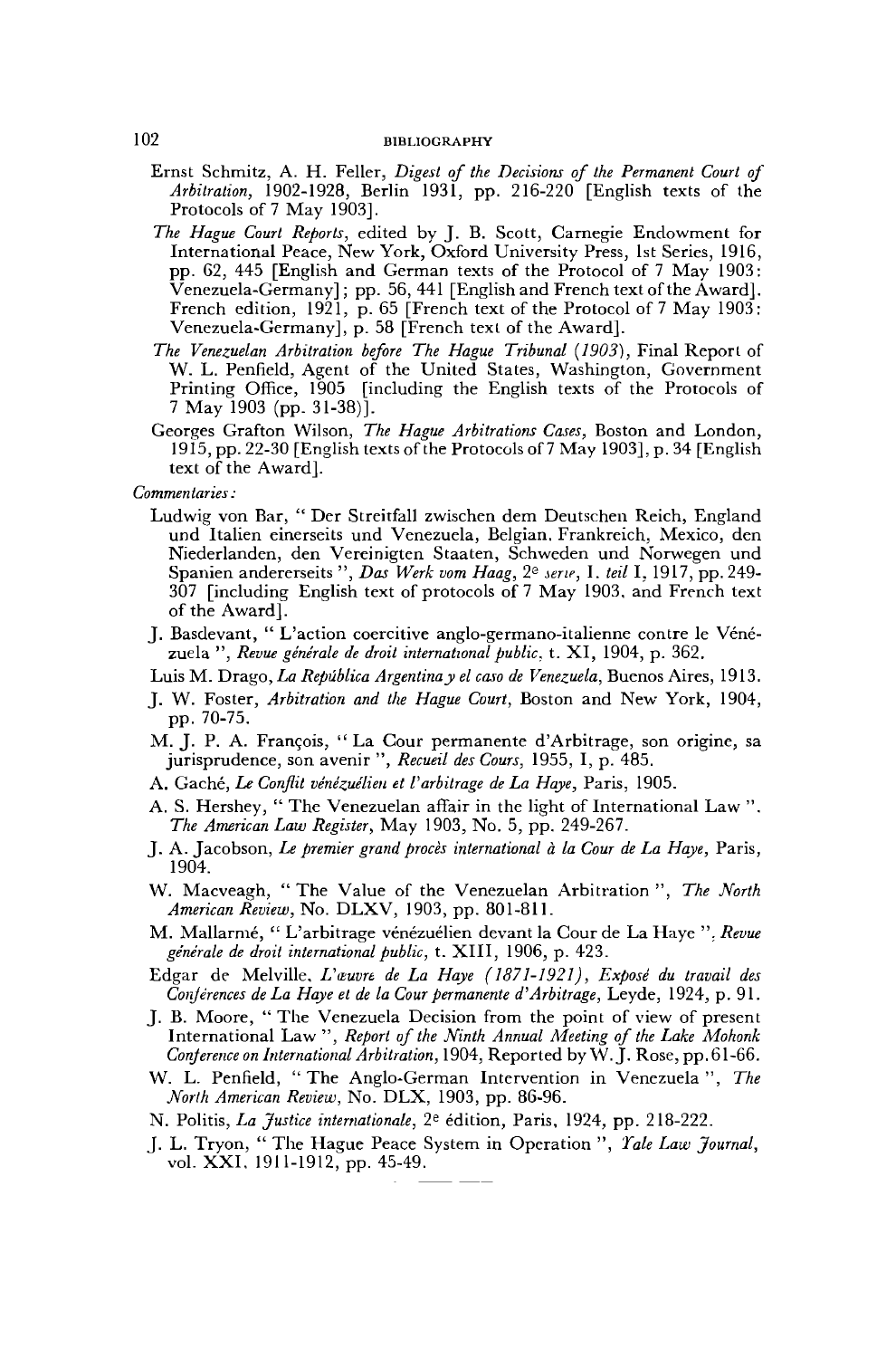#### SYLLABUS'

The arbitration had its origin in a controversy which arose over certain pecuniary claims of the subjects of Great Britain, Germany and Italy against the Republic of Venezuela. A solution not having been reached by the diplomatic negotiations, the controversy culminated on December II, 1902, in the ordering by Great Britain of a blockade of the ports of Venezuela. Two days afterward Venezuela offered to submit the controversy to arbitration. This offer was ignored and seven days later the blockade of the Venezuelan ports was declared by the British, German and Italian Governments.

At the same time the United States, Mexico, Spain, France, Belgium, the Netherlands, and Sweden and Norway also held claims against Venezuela, which had been the subject of diplomatic negotiations, but no forcible measures had been employed by these Governments to secure the adjustment of their claims.

After the blockade had been put into effect, Venezuela sent a representative to Washington with full powers to negotiate with the representatives of the creditor Powers a settlement of all the matters in controversy. The negotiations took place during the winter and spring of 1903. In the course of the negotiations the Venezuelan representative proposed that the claims of all the countries above-mentioned against Venezuela be paid out of the customs receipts of the ports of La Guaira and Puerto Cabello, thirty per cent of the  $\mathop{\mathrm{receipts}}$  of which would be set aside each month for that  $\mathop{\mathrm{purpose}}\nolimits^*$  . The proposal was accepted by the claimant nations and an assignment of the revenues mentioned was made in their favor; but Great Britain, Germany and Italy, the blockading Powers, took the position that their claims should not rank with the claims of the other Powers for compensation, but should be given priority of payment. Venezuela declined to accept this view and the question was submitted by agreements signed May 7, 1903, for determination by the Hague tribunal. The other creditor Powers were joined as parties to the arbitration.<sup>2</sup>

Pursuant to the provisions of the protocols the Czar of Russia named three members of the panel of the Permanent Court of Arbitration as arbitrators, no one of whom was a citizen or subject of any of the signatory or creditor Powers, as follows: Nicolas V. Mourawieff, and Fr. Martens of Russia, and Heinrich Lammasch of Austria-Hungary. The sessions of the tribunal began October 1, 1903, and ended November 13, 1903. The decision, which was rendered on February 22, 1904, held (hat:

1. Germany, Great Britain and Italy have a right to preferential treatment for the payment of their claims against Venezuela;

<sup>&</sup>lt;sup>1</sup> The Hague Court Report, edited by J. B. Scott, Carnegie Endowment for International Peace, New York, 1st Series, 1916, p. 55.

<sup>&</sup>lt;sup>2</sup> The respective claims of all the creditor Powers were submitted to mixed commissions consisting of one national each of Venezuela and the claimant nation, with a neutral as umpire, which met al Caracas and subsequently reported their awards (see *infra,* p. 155).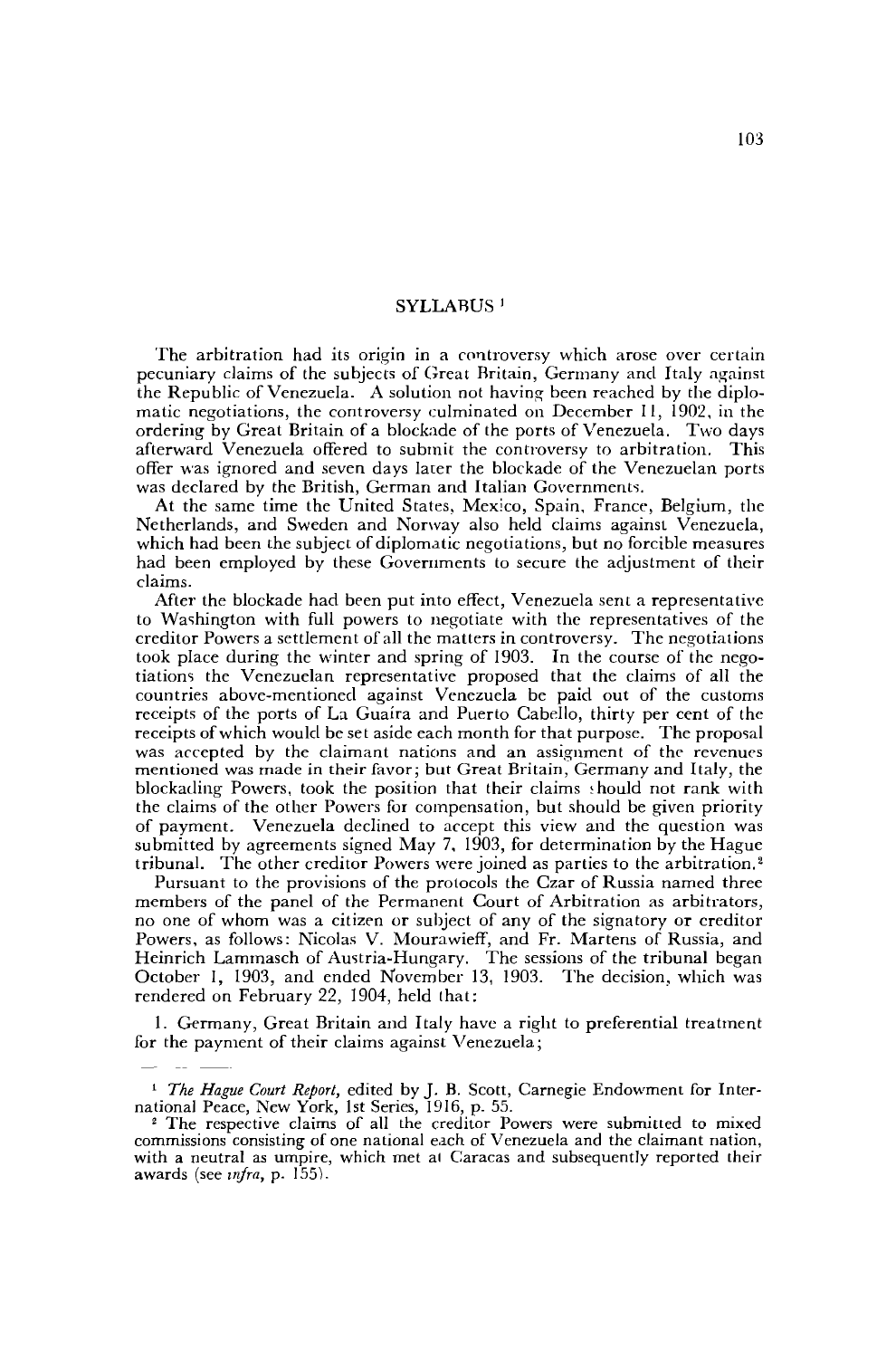# 104 GERMANY/GREAT BRITAIN/ITALY/VENEZUELA ET AL.

2. Venezuela having consented to put aside thirty per cent of the revenues of the customs of La Guaira and Puerto Cabello for the payment of the claims of all nations against Venezuela, the three above-named Powers have a right to preference in the payment of their claims by means of these thirty per cent of the receipts of the two Venezuelan ports above mentioned;

3. Each party to the litigation shall bear its own costs and an equal share of the costs of the tribunal.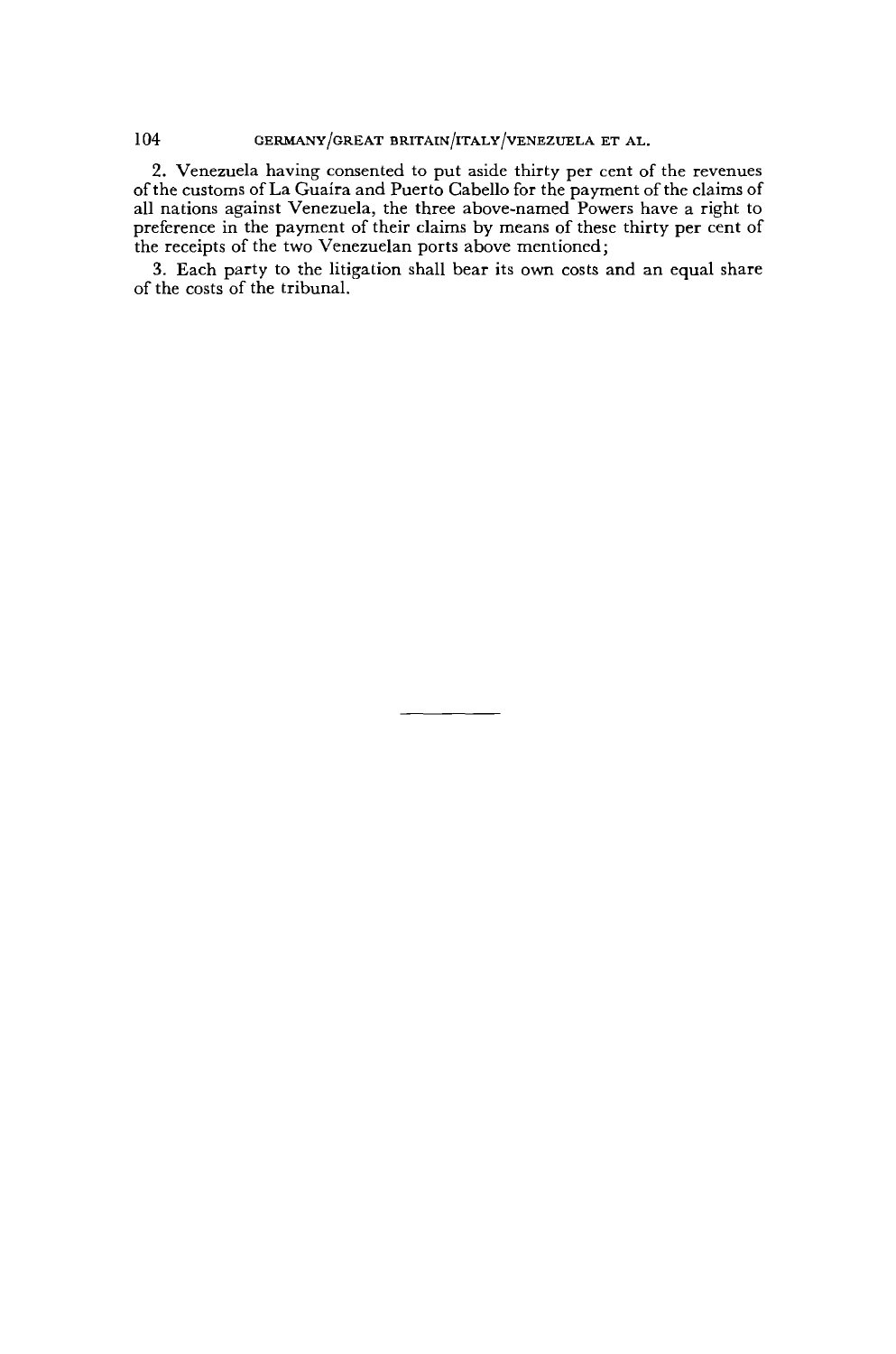# PROTOCOL BETWEEN GERMANY AND VENEZUELA FOR THE REFERENCE OF CERTAIN QUESTIONS TO THE PERMANENT COURT OF ARBITRATION AT THE HAGUE. SIGNED AT WASHINGTON, MAY 7, 1903<sup>1, 2</sup>

WHEREAS Protocols have been signed between Germany, Great Britain, Italy, the United States of America, France, Spain, Belgium, The Netherlands, Sweden and Norway, and Mexico on the one hand, and Venezuela on the other hand, containing certain conditions agreed upon for the settlement of claims against the Venezuelan Government;

AND WHEREAS certain further questions arising out of the action taken by the Governments of Germany, Greal Britain and Italy, in connection with the settlement of their claims, have not proved to be susceptible of settlement by ordinary diplomatic methods;

AND WHEREAS the Powers interested are resolved to determine these questions by reference to arbitration in accordance with the provisions of the Convention for the Pacific Settlement of International Disputes, signed at The Hague on the 29 July, 1899;

Venezuela and Germany have, with a view to carry out that Resolution, authorized their Representatives, that is to say:

Mr. Herbert W. Bowen as plenipotentiary of the Government of Venezuela, and

The Imperial German Minister. Baron Speck von Sternburg, as representative of the Imperial German Government to conclude the following Agreement:

#### ARTICLE I

The question as to whether or not Germany, Great Britain, and Italy are entitled to preferential or separate treatment in the payment of their claims against Venezuela shall be submitted for final decision to the Tribunal at The Hague.

Venezuela having agreed to set aside thirty per cent of the Customs Revenues of La Guayra and Puerto Cabello for the payment of the claims of all nations against Venezuela, the Tribunal at The Hague shall decide how the said revenues shall be divided between the Blockading Powers, on the one hand, and the other Creditor Powers, on the other hand, and its decision shall be final.

<sup>1</sup> Bureau international de la Cour Permanente d'Arbitrage, *Recueil des Actes et protocoles concernant le litige entre l'Allemagne, l'Angleterre et l'Italie d'une part et le Venezuela d'autre part. Tribunal d'Arbitrage constitué en vertu des protocoles signés à Washington, le 7 mai 1903, entre les Puissances susmentionnées,* La Haye, Van Langenhuysen Frères, 1904, p. 17.

<sup>&</sup>lt;sup>2</sup> Identical protocols were signed on the same date by Venezuela with Great Britain and Italy respectively. Belgium, Mexico, the Netherlands, Sweden and Norway, and the United States signed as adherents. Spain, though not signatory, also adhered and was represented by Counsel before the Tribunal (see *The Hague Court Report,* edited byj. B. Scott, etc., pp. 62-64; W. M. Malloy, *Treaties, Conventions, International Acts, Protocols and Agreements between the United States of America and other Powers,* 1776-1909, Vol. II, p. 1876).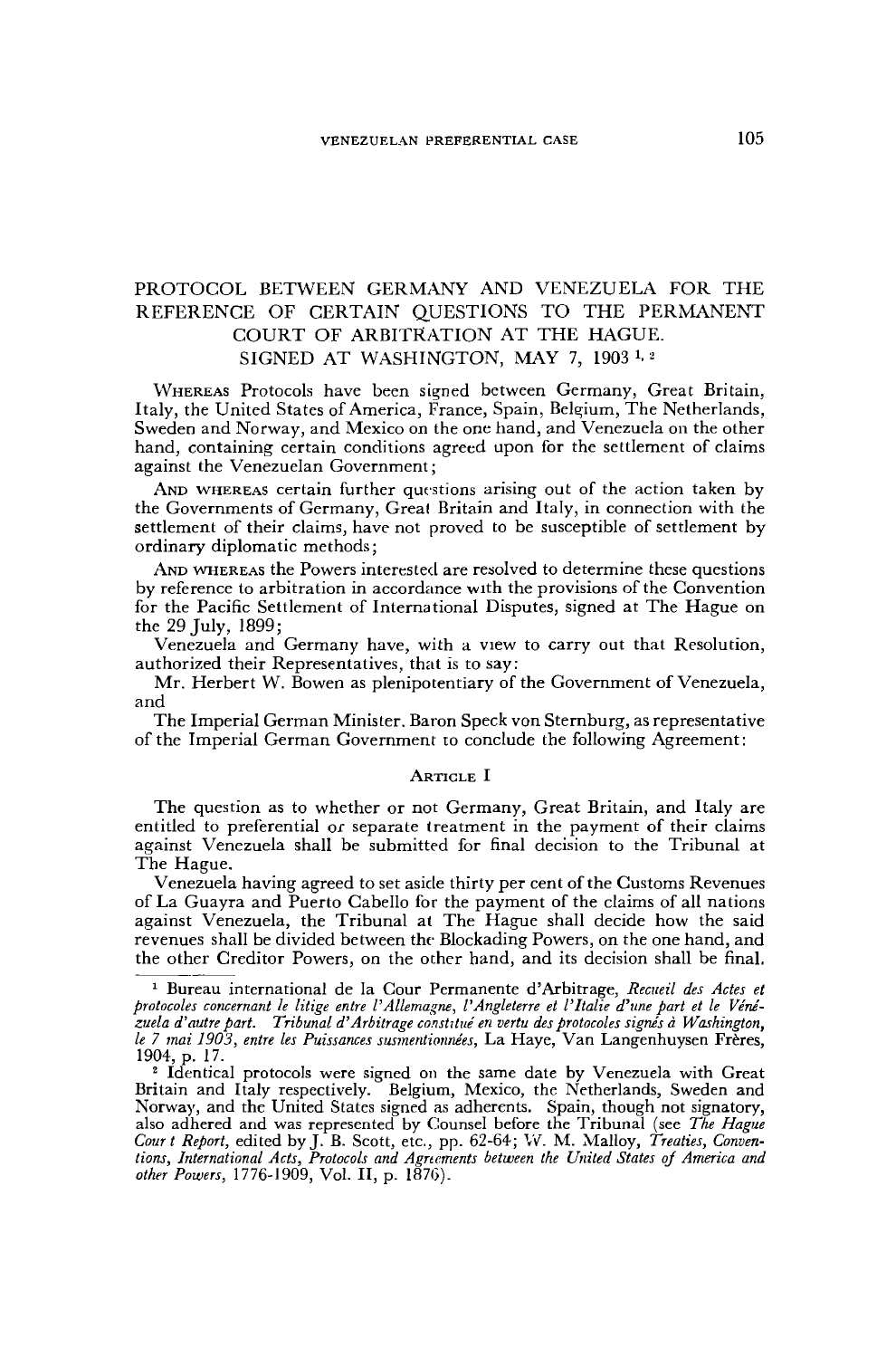# 106 GERMANY/GREAT BRITAIN/ITALY/VENEZUELA ET AL.

If preferential or separate treatment is not given to the Blockading Powers, the Tribunal shall decide how the said revenue shall be distributed among all the Creditor Powers, and the parties hereto agree that the Tribunal, in that case, shall consider, in connection with the payment of the claims out of the 30 per cent., any preference or pledges of revenue enjoyed by any of the Creditor Powers, and shall accordingly decide the question of distribution, so that no Power shall obtain preferential treatment, and its decision shall be final.

## ARTICLE II

The facts on which shall depend the decision of the questions stated in Article I shall be ascertained in such manner as the Tribunal may determine.

#### ARTICLE III

The Emperor of Russia shall be invited to name and appoint from the Members of the Permanent Court of The Hague three arbitrators to constitute the Tribunal which is to determine and settle the questions submitted to it under and by virtue of this Agreement.

None of the Arbitrators so appointed shall be a subject or citizen of any of the Signatory or Creditor Powers.

This Tribunal shall meet on the first day of September, 1903, and shall render its decision within six months thereafter.

#### ARTICLE IV

The proceedings shall be carried on in the English language, but arguments may, with the permission of the Tribunal, be made in any other language also.

Except as herein otherwise stipulated, the procedure shall be regulated by the Convention of The Hague of July 29th, 1899.

## ARTICLE V

The Tribunal shall, subject to the general provision laid down in Article 57 of the International Convention of July 29th, 1899, also decide how, when, and by whom the costs of this arbitration shall be paid.

#### ARTICLE VI

Any nation having claims against Venezuela may join as a party in the Arbitration provided for by this Agreement.

DONE in duplicate at Washington, this seventh day of May, one thousand nine hundred and three.

> *(Signed)* Herbert W. BOWEN *(Signed)* STERNBURG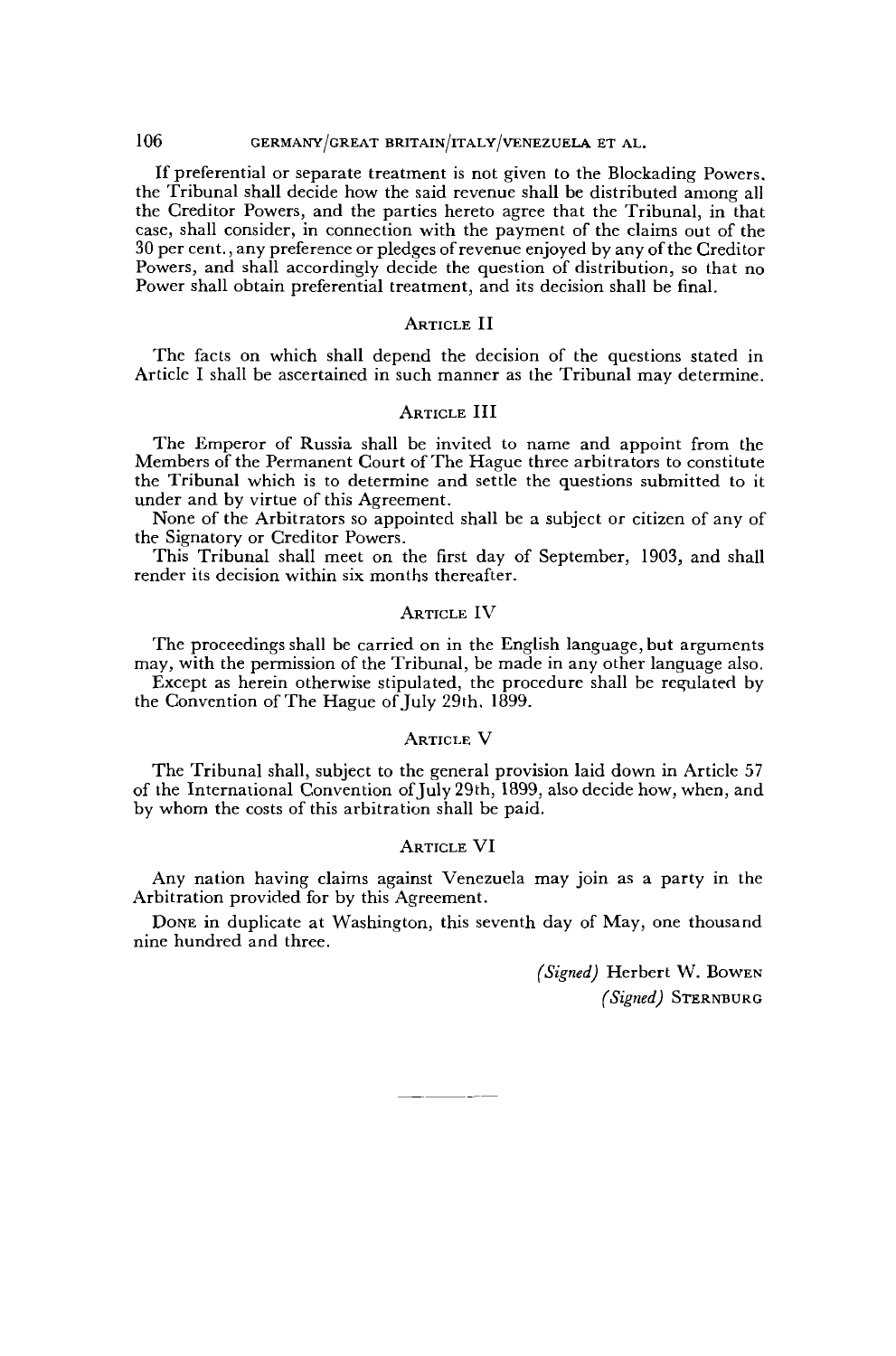# AWARD OF THE TRIBUNAL OF ARBITRATION CONSTITUTED IN VIRTUE OF THE PROTOCOLS SIGNED AT WASHINGTON ON 7 MAY 1903 BETWEEN GERMANY, GREAT BRITAIN, AND ITALY ON THE ONE HAND AND VENEZUELA ON THE OTHER HAND, DONE AT THE HAGUE, IN THE PERMANENT COURT OF ARBITRATION, 22 FEBRUARY 1904  *1*

THE TRIBUNAL OF ARBITRATION, constituted in virtue of the Protocols signed at Washington on May 7th 1903 bel ween Germany, Great Britain and Italy on the one hand and Venezuela on the other hand;

WHEREAS other Protocols were signed to the same effect by Belgium, France, Mexico, the Netherlands, Spain, Sweden and Norway and the United States of America on the one hand and Venezuela on the other hand;

WHEREAS all these Protocols declare the agreement of all the contracting Parties with reference to the settlement of the claims against the Venezuelan Government;

WHEREAS certain further questions, arising out of the action of the Governments of Germany, Great Britain and Italy concerning the settlement of their claims, were not susceptible of solution by the ordinary diplomatic methods;

WHEREAS the Powers interested decided to solve these questions by submitting them to arbitration, in conformity with the dispositions of the Convention, signed at The Hague on July 29th 1899, for the pacific settlement of international disputes;

WHEREAS in virtue of Article III of the Protocols of Washington of May 7th 1903, His Majesty the Emperor of Russia was requested by all the interested Powers to name and appoint from among ihe members of the Permanent Court of Arbitration of The Hague three Arbitrators who shall form the Tribunal of Arbitration charged with the solution and settlement of the questions which shall be submitted to it in virtue of the above named Protocols;

WHEREAS none of the Arbitrators thus named could be a citizen or subject of any one of the signatory or creditor Powers and whereas the Tribunal was to meet at The Hague on September 1st 1903 and render its award within a term of six months;

His Majesty the Emperor of Russia, conforming to the request of all the signatory Powers of the above-named Protocols of Washington of May 7th 1903, graciously named as Arbitrators the following members of the Permanent Court of Arbitration:

His Excellency Mr. N. V. Mourawieff, Secretary of State of His Majesty the Emperor of Russia, Actual Privy Councillor, Minister of Justice and Procurator General of the Russian Empire,

<sup>1</sup> Bureau international de la Cour Permanente d'Arbitrage, *Recueil des Actes et protocoles concernant le litige enlre VAllemagne, VAngleterre et l'Italie d'une part et le Venezuela d'autre part. Tribunal d'Arbitrage constitué en vertu des protocoles signés à Washington, le 7 mai 1903, entre les Puissances susmentionnées,* La Haye, Van Langenhuysen Frères, 1904, p. 122.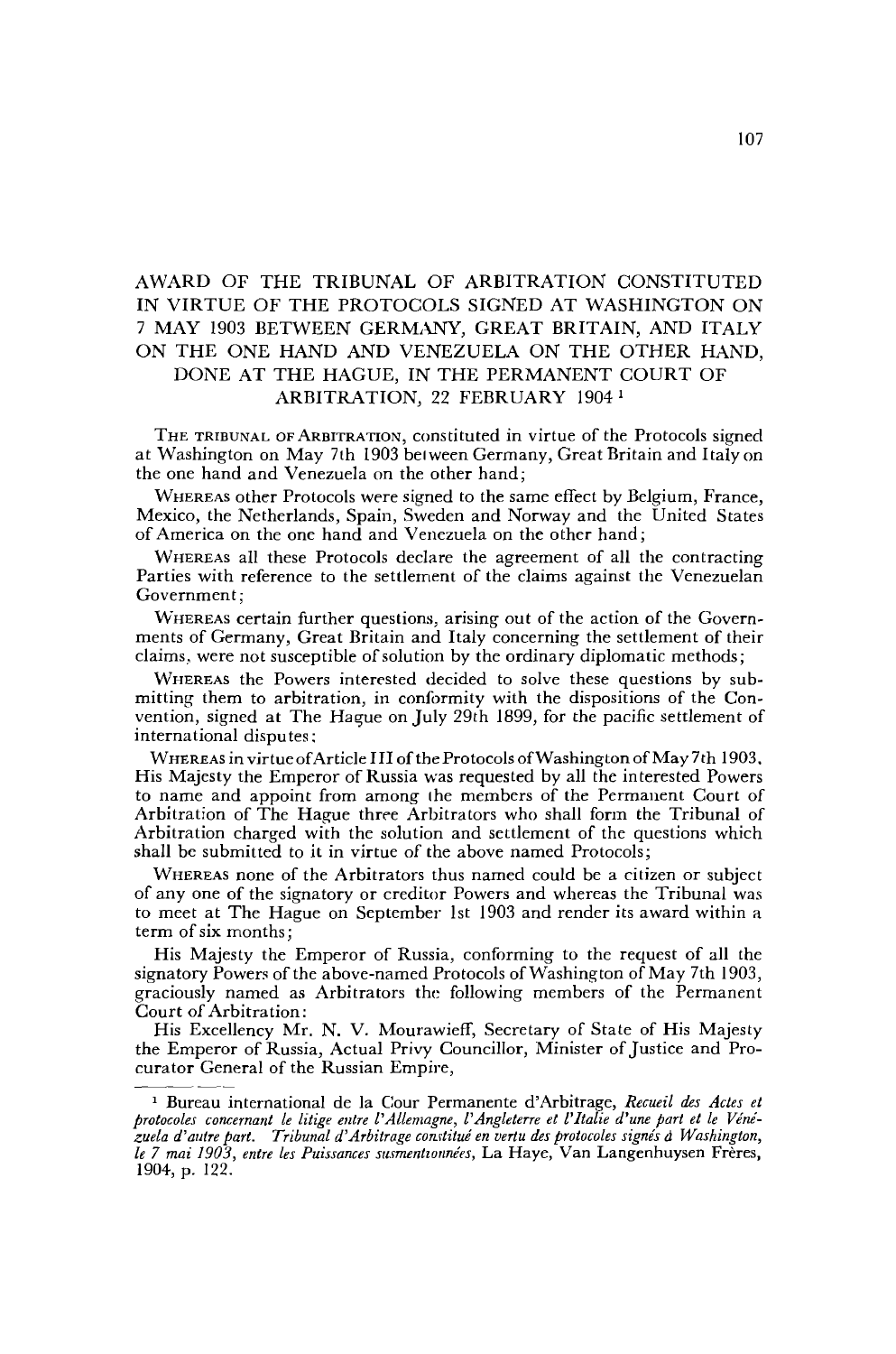Mr, H. Lammasch, Professor of Criminal and of International Law at the University of Vienna, Member of the Upper House of the Austrian Parliament, and

His Excellency Mr. F. de Martens, Doctor of Law, Privy Councillor, Permanent Member of the Council of the Russian Ministry of Foreign Affairs, Member of the " Institut de France":

WHEREAS by unforeseen circumstances the Tribunal of Arbitration could not be definitely constituted till October 1st 1903, the Arbitrators, at their first meeting on that day proceeding in conformity with Article XXXIV of the Convention of July 29th 1899 to the nomination of the President of the Tribunal, elected as such His Excellency Mr. Mourawieff, Minister of Justice;

AND WHEREAS in virtue of the Protocols ofWashington of May 7th 1903, the above named Arbitrators, forming the legally constituted Tribunal of Arbitration, had to decide, in conformity with Article I of the Protocols of Washington of May 7th 1903, the following points: " The question as to whether or not Germany, Great Britain and Italy are entitled to preferential or separate treatment of their claims against Venezuela, and its decision shall be final.

" Venezuela having agreed to set aside 30 per cent of the Customs Revenues of La Guayra and Puerto Cabello for the payment of the claims of all nations against Venezuela, the Tribunal at The Hague shall decide how the said revenues shall be divided between the Blockading Powers on the one hand and the other Creditor Powers on the other hand, and its decision shall be final.

" If preferential or separate treatment is not given to the Blockading Powers, the Tribunal shall decide how the said revenue shall be distributed among all the Creditor Powers, and the Parties hereto agree that the Tribunal, in that case, shall consider, in connection with the payment of the claims out of the 30 per cent, any preference or pledges of revenues enjoyed by any of the Creditor Powers, and shall accordingly decide the question of distribution, so that no Power shall obtain preferential treatment, and its decision shall be final."

WHEREAS the above named Arbitrators, having examined with impartiality and care all the documents and acts presented to the Tribunal of Arbitration by the Agents of the Powers interested in this litigation, and having listened with the greatest attention to the oral pleadings delivered before the Tribunal by the Agents and Counsel of the Parties to the litigation;

WHEREAS the Tribunal, in its examination of the present litigation, had to be guided by the principles of International Law and the maxims of justice;

WHEREAS the various Protocols signed at Washington since February 13th 1903 and particularly the Protocols of May 7th 1903, the obligatory force of which is beyond all doubt, form the legal basis for the arbitral award ;

WHEREAS the Tribunal has no competence at all either to contest the jurisdiction of the Mixed Commissions of Arbitration established at Caracas, nor to judge their action;

WHEREAS the Tribunal considers itself absolutely incompetent to give a decision as to the character or the nature of the military operations undertaken by Germany, Great Britain and Italy against Venezuela;

WHEREAS also the Tribunal of Arbitration was not called upon to decide whether the three Blockading Powers had exhausted all pacific methods in their dispute with Venezuela in order to prevent the employment of force ;

And it can only state the fact that since 1901 the Government of Venezuela categorically refused to submit its dispute with Germany and Great Britain to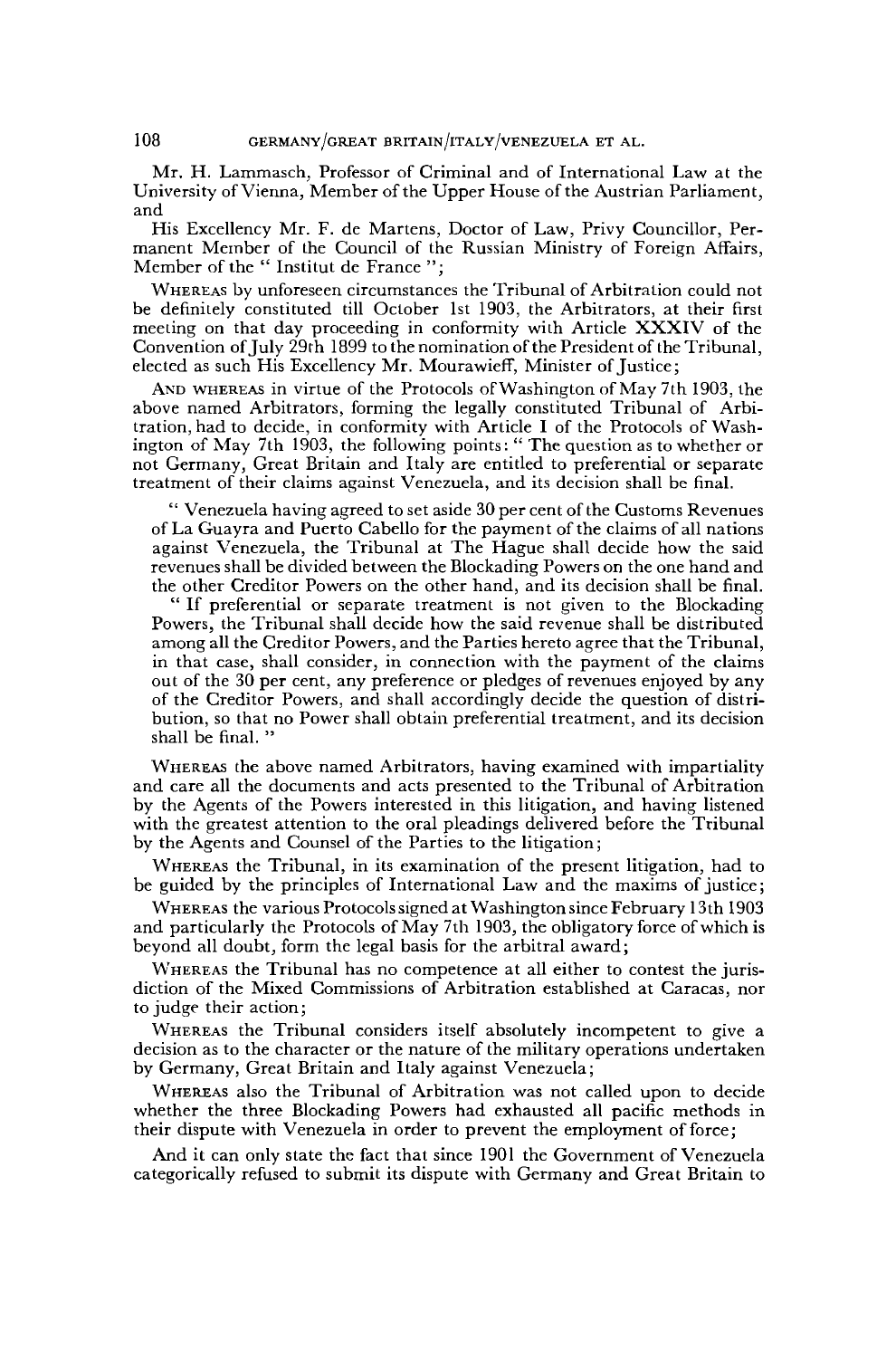arbitration which was proposed several times and especially by the Note of the German Government of July 16th 1901.<sup>1</sup>

WHEREAS after the war between Germany, Great Britain and Italy on the one hand and Venezuela on the other hand no formal treaty of peace was concluded between the belligerent Powers;

WHEREAS the Protocols, signed at Washington on February 13th 1903, had not settled all the questions in dispute between the belligerent Parties, leaving open in particular the question of the distribution of the receipts of the Customs of La Guayra and Puerto Cabello;

WHEREAS the belligerent Powers in submitting the question of preferential treatment in the matter of these receipts to the judgment of the Tribunal of Arbitration, agreed that the arbitnil award should serve to fill up this void and to ensure the definite re-establishment of peace between them;

WHEREAS on the other hand the warlike operations of the three great European Powers against Venezuela ceased before they had received satisfaction on all their claims, and on the other hand the question of preferential treatment was submitted to arbitration, the Tribunal must recognize in these facts precious evidence in favour of the great principle of arbitration in all phases of international disputes;

WHEREAS the Blockading Powers, in admitting the adhesion to the stipulations of the Protocols of February 13th 1903 of the other Powers which had claims against Venezuela, could evidently not have the intention of renouncing either their acquired rights or their actual privileged position;

WHEREAS the Government of Venezuela in the Protocols of February 13 th 1903 (Article I) itself recognizes " in principle the justice of the claims  $\frac{1}{2}$  presented to it by the Governments of Germany, Great Britain and Italy;

WHILE in the Protocol signed between Venezuela and the so-called neutral or pacific Powers the justice of the claims of these latter was not recognized in principle ;

WHEREAS the Government of Venezuela until the end of January 1903 in no way protested against the pretention of the Blockading Powers to insist on special securities for the settlement of their claims;

WHEREAS Venezuela itself during the diplomatic negotiations always made a formal distinction between " the allied Powers " and " the neutral or pacific Powers ":

WHEREAS the neutral Powers, who now claim before the Tribunal of Arbitration equality in the distribution of the 30 per cent of the Customs receipts of La Guayra and Puerto Cabello, did not protest against the pretentions of the Blockading Powers to a preferential treatment either at the moment of the cessation of the war against Venezuela or immediately after the signature of the Protocols of February 13th 1903;

WHEREAS it appears from the negotiations which resulted in the signature of the Protocols of February 13th and May 7th 1903 that the German and British Governments constantly insisted on their being given guarantees for " a sufficient and punctual discharge of the obligations" (British Memorandum of December 23rd 1902, communicated to the Government of the United States of America); <sup>2</sup>

WHEREAS the plenipotentiary of the Government of Venezuela accepted this reservation on the part of the allied Powers without the least protest;

<sup>1</sup>  *Ibid.,* Annex II, p. 155. 2  *Ibid.,* Annex III, p. 157.